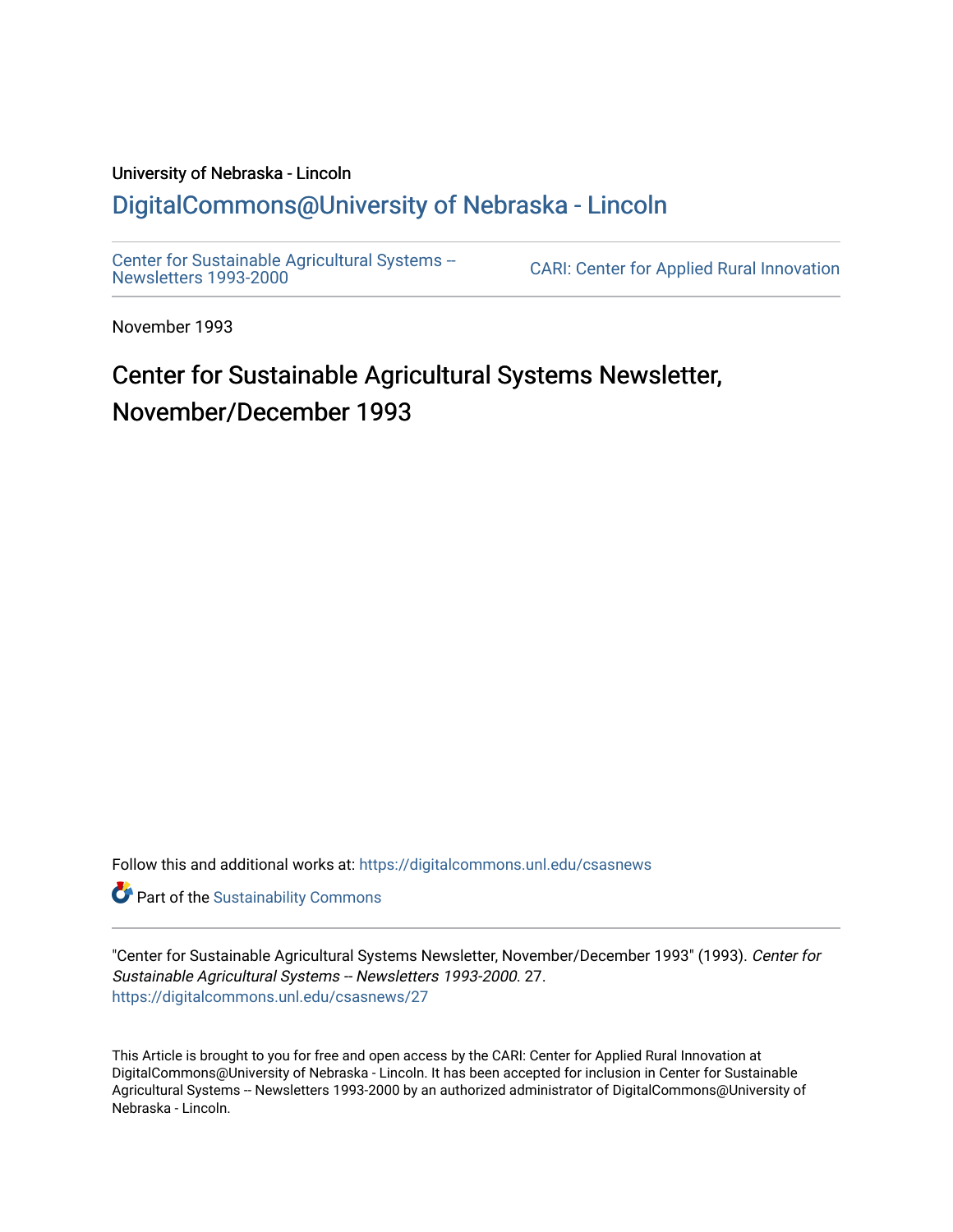## **November-December 1993 CSAS Newsletter**

The University of Nebraska-Lincoln Center for Sustainable Agricultural Systems is an interdisciplinary center formed in 1991 for the purpose of bringing together people and resources to promote an agriculture that is efficient, competitive, profitable, environmentally and socially sustainable for the indefinite future. This electronic version of the Center's bimonthly newsletter is published 10-14 days before those on our mailing list receive their hard copy. At this time there is no charge for being on our newsletter mailing list. To be added to the list, or for questions or comments, contact the newsletter editor, Pam Murray, Administrative Coordinator, Center for Sustainable Agricultural Systems, 221 Keim Hall, University of Nebraska-Lincoln, Lincoln, NE 68583-0949, phone - (402) 472-2056, fax - (402) 472-7904, email - CSAS001@UNLVM.EDU.

\* \* \*

Contents:

DEVELOPMENTS IN PLANNING NORTH CENTRAL INSTITUTE FOR SUSTAINABLE SYSTEMS SUSTAINABLE AG MENTOR PROGRAM NCR SARE SPEAKERS BUREAU UNL'S ALICE JONES NAMED SARE DIRECTOR UPDATE ON BUFFALO COMMONS: SEMINAR BY DEBORAH AND FRANK POPPER LOCAL COMMENTARY ON BUFFALO COMMONS: INTERVIEW WITH JOE LUTHER AGRICULTURE AND RURAL COMMUNITY LINKAGES IN THE SEMINAR SPOTLIGHT UPCOMING SEMINARS COALITION RECOMMENDS SUSTAINABLE AG POLICIES SCIENCE AND SUSTAINABILITY: WORKSHOP IN BELLEVUE, WA DID YOU KNOW RESOURCES UPDATE: PRESIDENT'S COUNCIL ON SUSTAINABLE DEVELOPMENT (PCSD)

\* \* \*

DEVELOPMENTS IN PLANNING NORTH CENTRAL INSTITUTE FOR SUSTAINABLE SYSTEMS

The concept of an institute using regional resources to teach students and others about sustainable systems was proposed earlier this year (see CSAS July-August newsletter). The draft proposal for an undergraduate major has been well received by deans and members of the Sustainable Agriculture Working Group (SAWG). The next step is to explore the specific components of the curriculum and how this will fit into current programs in each state. Regional faculty need to be identified and their credentials meshed with the course lists for the major. A regional workshop is planned by teleconference in early 1994 to acquaint the deans and key faculty with the potentials of the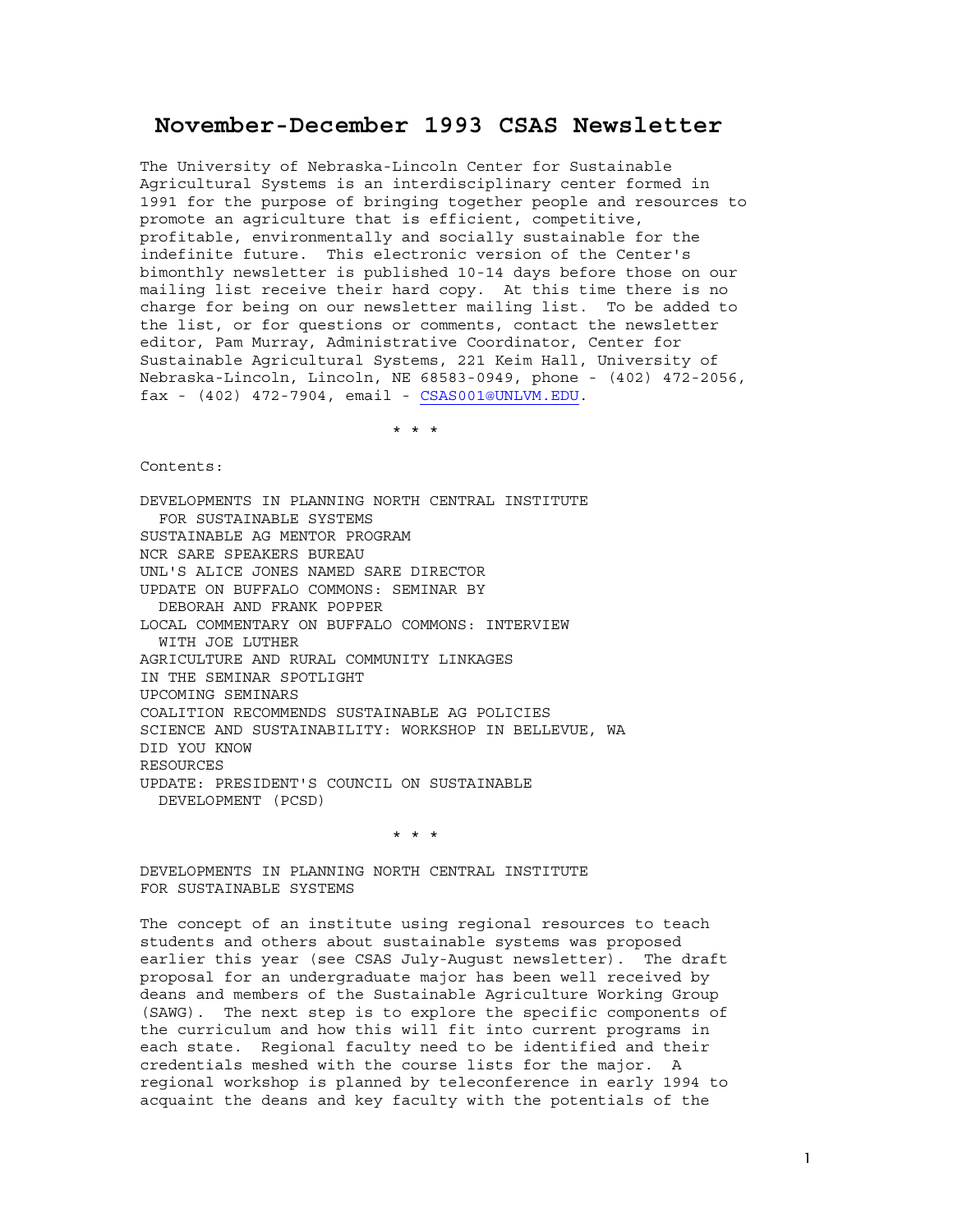program and to discuss plans for finance, credits, and recognition by each institution in the region.

 The draft preproposal for extension training in sustainable agricultural systems has also met with great interest both in Cooperative Extension and in the SAWG. With the likely financing of the 1990 farm bill Chapter 3 activities in training Extension educators and SCS personnel, the decentralized inservice training included in the preproposal seems to appeal to most people in the region and at the federal level. This proposal is being finalized for funding during the current fiscal year. A copy of either draft proposal is available from the CSAS.

### [Submitted by Charles Francis]

#### SUSTAINABLE AG MENTOR PROGRAM

The Nebraska Sustainable Agriculture Mentor Program connects transitional (farmers in the process of changing practices) or beginning farmers with farmers who are successfully using sustainable practices such as rotational/intensive grazing, rotational or strip cropping systems, alternative crops, and direct marketing of farm products. Participating farm families meet one-on-one with a program mentor who assists them in implementing desired sustainable practices. Mentors are reimbursed for their time and expenses. The program, which began this fall, is cosponsored by the University of Nebraska- Lincoln, the Nebraska Sustainable Agriculture Society, and the Center for Rural Affairs. It is funded with a USDA-SARE two-year grant. For more information, contact: Tim Powell, Extension Farm Management Specialist, Northeast Research and Extension Center, Box 111, Concord, NE 68728-0111, 402-584-2261, or Lowell Schroeder, Mentor Program Coordinator, Rt. 1, Box 55, Stanton, NE 68779, 402- 439-5398.

[Submitted by Tim Powell]

#### NCR SARE SPEAKERS BUREAU

The North Central Region Sustainable Agriculture Research and Education program has formed a Speakers Bureau and is making up to one-half of speaker expenses (maximum of \$500) available on a competitive basis. Matching funds are the responsibility of the host group. To receive a list of eligible speakers and an application form, contact: NCR SARE/ACE Speakers Bureau, 207 Ag Hall, University of Nebraska, Lincoln, NE 68583-0701, 402-472-7981. The form must be submitted at least six weeks in advance of the speaking date.

#### UNL'S ALICE JONES NAMED SARE DIRECTOR

Alice Jones, on leave from her position as Associate Professor of Agronomy at the University of Nebraska-Lincoln, has been named director of the Sustainable Agriculture Research and Education (SARE) program. She succeeds former director George Bird, who served in the position for two years and has returned to Michigan State University where he is a professor of nematology. Dr. Jones was the program manager for the USDA water quality grants program prior to her current position. She can be reached at: SARE Program, CSRS- USDA, 342 Aerospace Bldg., 901 D St. SW, Box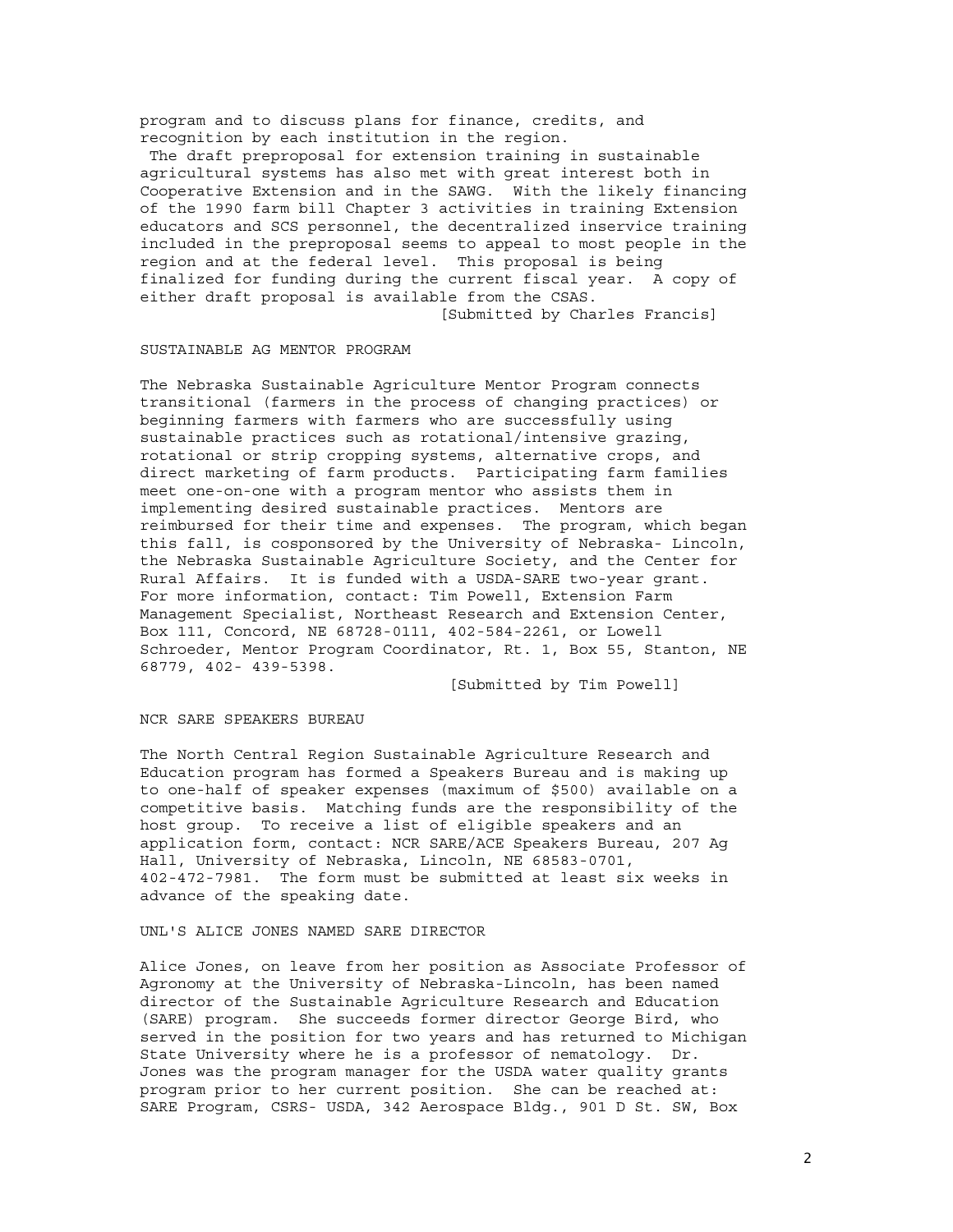2260, Washington, D.C. 20250-2260; telephone (202) 401-4640; email jonesa@darth.esusda.gov. Patrick Madden, executive vice president of the World Sustainable Agriculture Association, continues as SARE associate director.

UPDATE ON BUFFALO COMMONS: SEMINAR BY DEBORAH AND FRANK POPPER

In an October seminar at Nebraska Wesleyan University in Lincoln, Frank and Deborah Popper described their studies of demographics of the Great Plains. Based on analysis of population data, county by county, they conclude that this region is moving toward a concentration of people in a few regional hubs and a decrease in viable rural communities. From this "depopulation of the countryside" they suggest that development might best be served through focus on the best agricultural areas in the region and conversion of large tracts to grazing areas for native species, the so-called "Buffalo Commons."

In contrast to previous presentations where the Poppers suggested that this land could all pass into the public domain, they outlined a private/public partnership that could combine animal grazing with fee hunting, outdoor vacations, and other multiple use of this "commons." In response to a pointed question at Wesleyan, the Poppers said: "We are not telling you how to plan the future of the Great Plains! We are just giving you the statistics on population and describing what you are doing to yourselves. You have to make the choices!"

Whether people agree with this assessment of the future or not, the seminars and articles by Deborah and Frank Popper have certainly stimulated much discussion about the future of the region. This is a valuable exercise, as we evaluate where we are and what the natural resource base will support.

Editor's note: On October 18 the Nature Conservancy officially opened the Tall Grass Prairie Preserve in Pawhuska, Oklahoma. According to board member General Norman Schwarzkopf, the goal is to eventually have 1800 buffalo roaming this area.

LOCAL COMMENTARY ON BUFFALO COMMONS: INTERVIEW WITH JOE LUTHER

The "Buffalo Commons" has received much attention since Frank and Deborah Popper introduced the concept of a slowly depopulating plains area. Joe Luther, a scholar of the Great Plains and member of the faculty in Community and Regional Planning at UNL, refutes their arguments in the August 27 issue of the University of Nebraska-Lincoln publication, "Scarlet." He cites a recent study from the Denver-based Center for the New West with the title "Great Plains in Transition" that describes a region in transformation, not in decline. Luther maintains that basic rural values and love of the land are at the heart of this transformation. There has been a reduction in number of small communities, or "farm-to-market centers," since agriculture is more expansive and transportation is more efficient. Luther further says that farm productivity in Nebraska has never been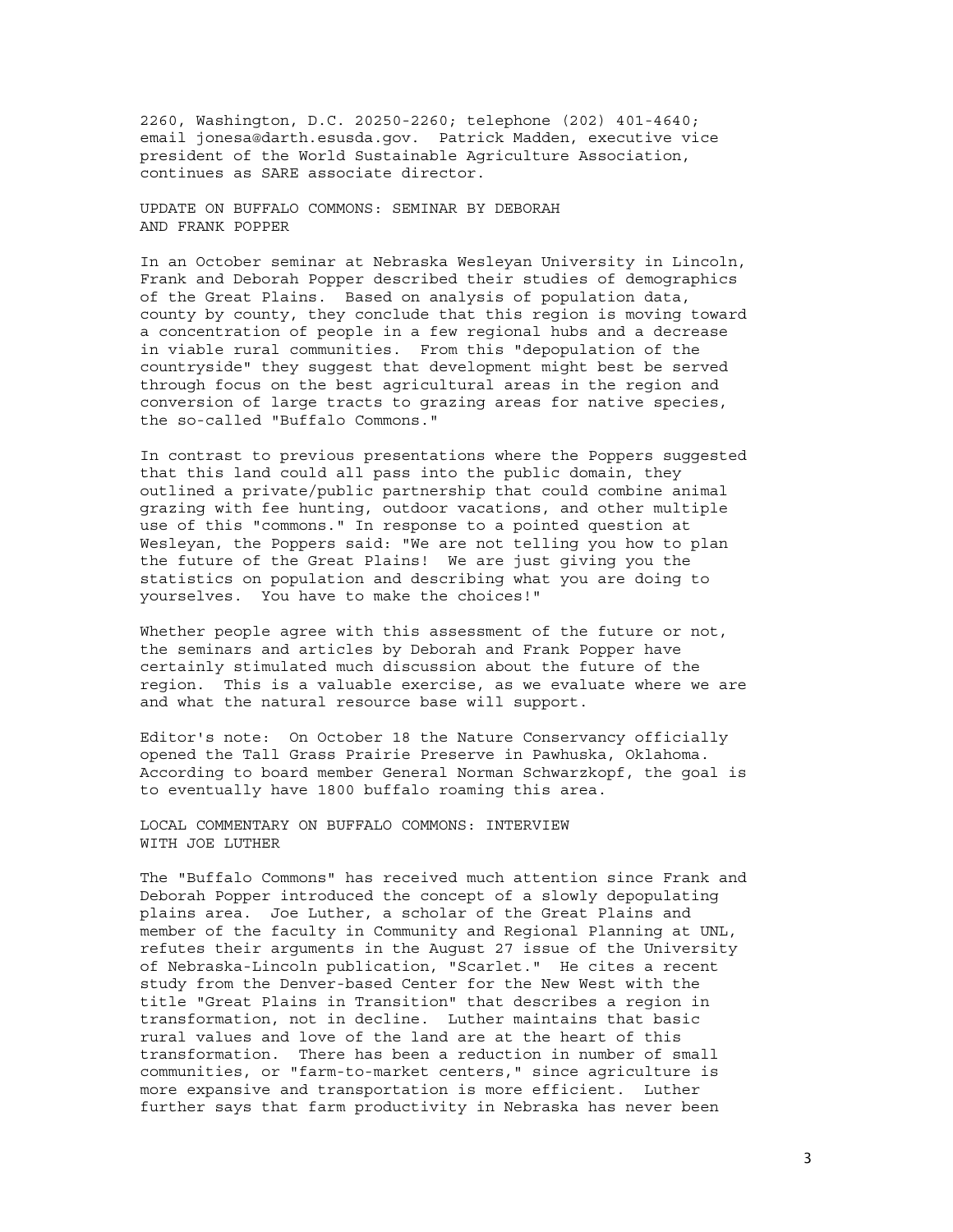higher, whether measured in production per acre or per unit of labor, which refutes the impression one would get from the Poppers' thesis that we are in decline.

Luther continues to describe our need for new yardsticks, saying that continued growth to larger units or 'efficiency' is not necessarily the only model in the world. In fact, "in the case of sustainable development, it's not the most viable." There has been a long-standing trend toward concentration of people and power in cities, the places where grain was stored and decisions were made. Today with rapid telecommunications, this scene could change. There is no longer the comparative advantage of being close to the site of power and information.

The small town may be a viable political entity as well as a good place to live in the future. Luther cites the tendency, even in cities, to identify with a neighborhood, with the school, with a shopping area. In their work in community planning, Luther and colleagues have seen a wide range of strategies that smaller communities are using to maintain identity and economic viability. They see this as central to a future of sustainable development. As Luther puts it, "The whole key to sustainable development is to ensure that we're not taking actions today that are going to foreclose the options of future generations."

[The preceding two articles were submitted by Charles Francis]

AGRICULTURE AND RURAL COMMUNITY LINKAGES

 $\star$   $\star$   $\star$   $\star$ 

John Allen, UNL rural sociologist in the Department of Agricultural Economics, presented a paper at the Harold Breimyer 1993 Agricultural Policy Seminar at the University of Missouri in November. For a copy of the full paper containing research references and study results, contact the CSAS.

A 1992 USDA SARE report prepared by the Sustainable Agriculture Quality of Life Task Force defined the meaning of quality of life:

"Quality of life is a product of the terms by which people relate to each other, socially, politically, and economically; and the terms by which people relate to other elements of their physical and biological environment. Sustainable agriculture is an evolutionary, integrated systems approach to production and marketing that represents a renewing, socially-responsible partnership of people and place." For over four decades rural sociologists have been asking the question of whether agriculture production, especially the increasing corporate structure of farming, has a negative influence on the quality of life of rural residents. Research that links agricultural production structure, especially farm size, to rural communities and the overall quality of life of rural residents is quite clear. Small family owned and operated farms have a positive impact on the quality of life of rural Americans. Keys to enhancing the quality of life in rural areas include facilitating the development and maintenance of small to medium sized family farms, while at the same time implementing policies to support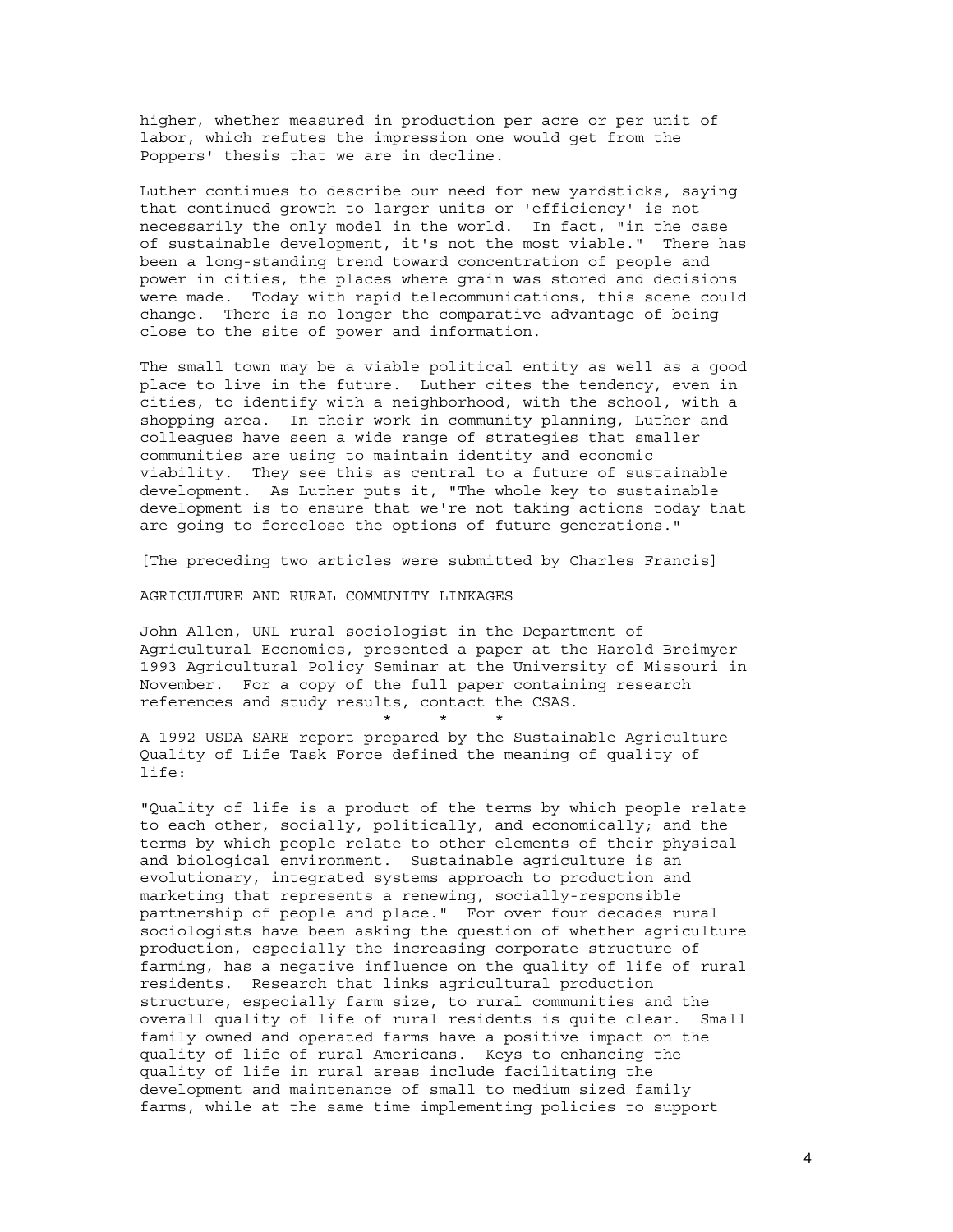infrastructure development, especially telecommunications, in rural areas.

IN THE SEMINAR SPOTLIGHT

We have been fortunate to have several excellent speakers on the UNL campus over the past few months. Here are brief highlights: \* \* \*

MARK DRABENSTOTT, vice president and economist, Federal Reserve Bank of Kansas City, "Agriculture's Bold Future," Sept. 24.

Three main forces shaping agriculture since 1980 are: 1) restructuring of financing the industry (financial housekeeping); 2) changes in international markets; and 3) a quiet revolution in the way the food system does business. The key questions for the future are: 1) who will farm? 2) what products will be produced and to whom will they be sold? 3) where will opportunities lie?

Noting that farm families can only extract 10-15% of gross sales for family living expenses, Drabenstott believes farming in the future will be the province of the big. He also sees that: farmers will bear a bigger share of the risk as government reduces what it underwrites and safety nets are lowered; farmers will pay more attention to management spread, as do the food companies with which they are doing business; and farmers of the future will be master bridge builders in forming new alliances. Regarding competitiveness, Drabenstott said we have two choices: 1) sell in world markets and cut costs dramatically, or 2) sell more value-added where the profit margin is wider.

[Notes by Pam Murray]

MEENA DALAL, professor of economics, Wayne State College, "Economic Development/Biodiversity and Women, Oct. 15 (World Food Day).

Calling herself a humanist economist, Dalal said anthropologists suggest women invented horticulture as a response to survival. Because the hunting/gathering process that took men away from home yielded unstable supplies, the women who stayed close to home learned how to start root, vegetable, and fruit production. Civilization really took off when planting and harvesting progressed to grain production because grain could be stored - allowing people to do things other than producing food (pyramids could now be built by slaves fed food made from stored grain).

Today (based on 1983 data) women account for two-thirds of the world's labor, but only receive 10% of the world's income and own 1% of the world's property. There is growing awareness that these are not only women's issues, but are really human concerns vital to our future.

Editor's note: Throughout the developing world, women produce most of the agricultural products and are the backbone of farming. They produce 80% of the food in sub-Saharan Africa, 46% in the Caribbean, 31% in North Africa and the Middle East, and 50-60% in Asia.

[Notes by Pam Murray]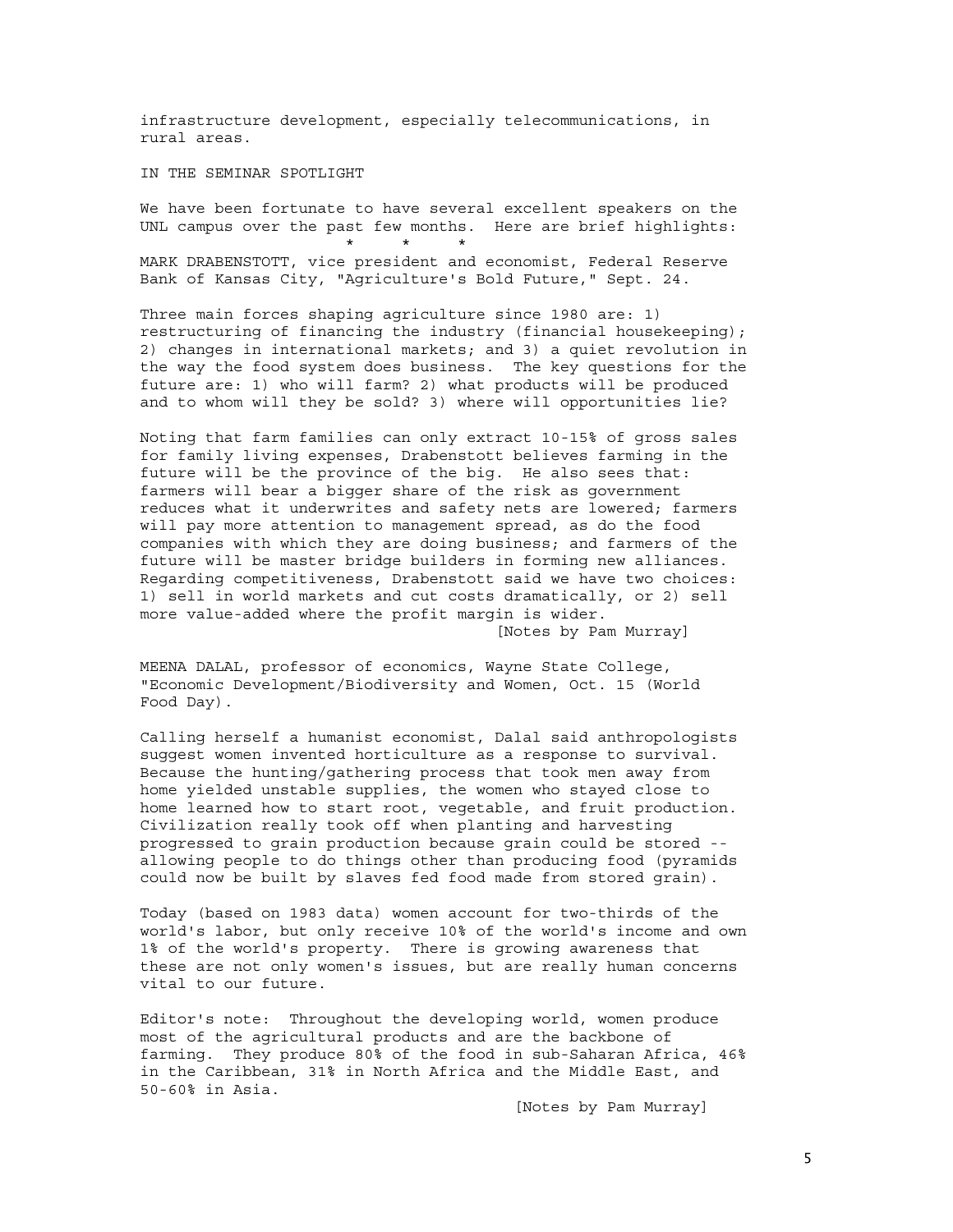PAUL THOMPSON, professor of philosophy and agricultural economics and director of the Center for Biotechnology Policy and Ethics, Texas A&M University, "Agrarianism and Agricultural Policy," Nov. 1.

Dr. Thompson traced the evolution of the agrarian tradition in the U.S. from Thomas Jefferson to Ralph Waldo Emerson and finally to such contemporary figures as Wendell Barry. He noted the emphasis placed by these thinkers on the virtues of hard work that are encouraged by life in an agricultural setting.

Most modern analyses of agricultural policy draw on ethical theories that emphasize either the necessity of not violating individual rights or the importance of consequences in choosing among alternative policies. The agrarian tradition, on the other hand, argues for the importance of allowing people to behave and interact with others virtuously regardless of universal rights or calculations of beneficial and harmful consequences. Thompson suggested that this agrarian tradition has had a strong influence on the formulation of U.S. agricultural policy. Although the strength of this influence may be declining today, it is unlikely to disappear completely from the arena of agricultural politics in the U.S.

[Notes by Wes Peterson]

JOHN IKERD, professor of agricultural economics and coordinator of Sustainable Agricultural Systems Program, University of Missouri, "Economics and Quality of Life Issues in Sustainable Agriculture," Nov. 3.

Sustainable agriculture is like a four-legged table full of food and the quality of life. The legs represent environmental soundness, resource conservation, productivity and profitably. All four legs must be raised at the same time or the table will tip and the food and quality of life will slide off. Humans have the philosophical right to tip the balance in their favor, but they also have the responsibility to prevent that tipping from occurring too far too fast. Conventional farming, with its focus on increasing production and continuous cropping, may be an example of that happening today. Sustainable agriculture practices help balance the table. Sustainability can maintain agricultural productivity. One study showed that from 1985-1992 Iowa farmers reduced nitrogen fertilizer use on corn nearly 19 percent while yields were maintained, and in 1992 yields were 145 bu./acre -- an all-time record. Ikerd believes this was due to better nutrient management -- the corn received as much nitrogen as before, but less was wasted. He added that Iowa farmers saved an estimated \$80-89 million during 1989-90 through better fertilizer management. Ikerd challenged the U.S. to build a sustainable system and teach other nations about sustainability. He concluded that the post-industrial, knowledge-based society should shift from increasing agricultural production to enhancing the productivity of people.

Editor's note: Contact the CSAS for a copy of the paper containing Ikerd's seminar remarks. Also, a videotape of his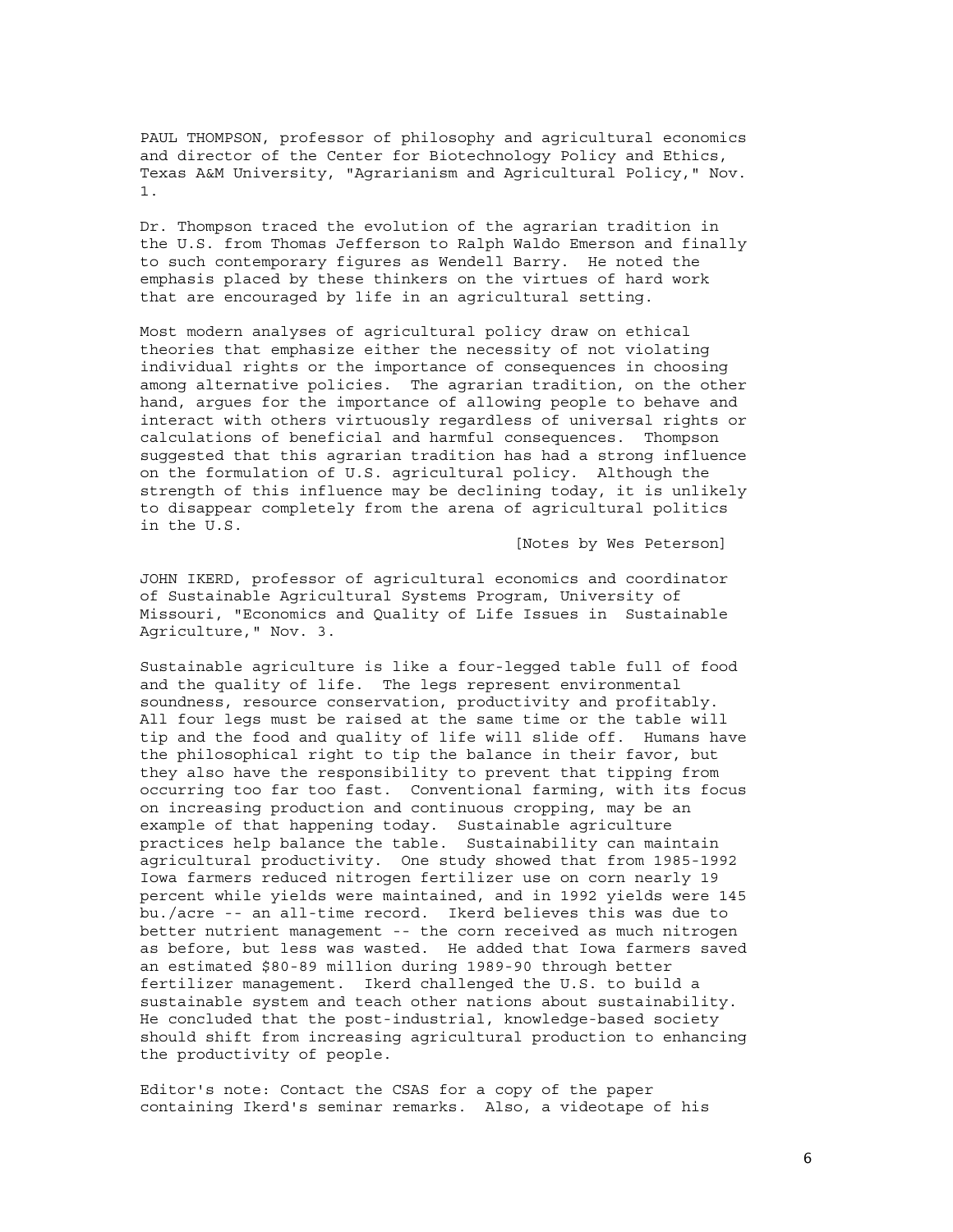seminars is available for loan to UNL personnel upon request. [Notes by Cheryl Alberts]

RICARDO SALVADOR, agronomy professor, Iowa State University, "Pop Agroecology and the University Researcher," Nov. 19.

Definition of Agroecology (from The Green Dictionary, Prentice Hall): "An interdisciplinary field of study focusing on applying ecological principles--such as biogeochemical cycles, energy conservation and biological diversity--to the design and management of agricultural systems and on their interrelationships with the biological, economic, political, and social systems of the wider world."

Based on Australian Arthur Miller's model, Salvador described a new way of looking at research in the university system. 'Reductionism' describes the division of larger systems into small and more easily understood components; the assumption is that knowing the parts can lead to knowing the whole through universal truths that can be applied to any system. 'Holism' uses this same objective analysis, but considers the importance of interactions and how they influence the performance of systems. 'Humanism,' in contrast, follows the belief that the individual human is the ultimate determinant of truths. And 'mysticism' suggests that there are dimensions beyond what can be scientifically understood, and includes those factors that are not easily measured in current economic or numerical terms. Most people who suggest agroecology as an integrating discipline include some of each of the above "isms;" at the very least, we need to look beyond reductionism as the basis for our study of a complex future in agriculture.

Salvador shared the following quote from Richard Norgaard of the University of California-Berkley: "Conventional scientists strive to bring new technologies derived from modern science to traditional farmers so they might become 'developed.' Agroecologists strive to understand how traditional systems 'developed' to enhance the science of ecology so that modern agriculture might be made more sustainable."

[Notes by Pam Murray]

#### COMING SEMINARS

Two nationally known figures in the sustainable agriculture arena will visit us early in 1994. The following seminars will be in the East Campus Union and are open to the public:

CLIVE EDWARDS, professor and former head of the Entomology Department, The Ohio State University, will present two seminars: 1) "Importance of Systems Integration to Sustainable Agriculture," Jan. 20, 4:00-5:30; and 2) "Integrated Weed Management As a Major Component of Integrated Lower-Input Cropping Systems," Jan. 21, 2:00-3:30.

MATT LIEBMAN, agricultural ecologist and program coordinator of the Sustainable Agriculture Program, University of Maine, will present two seminars: 1) "Sustainable Development and Resource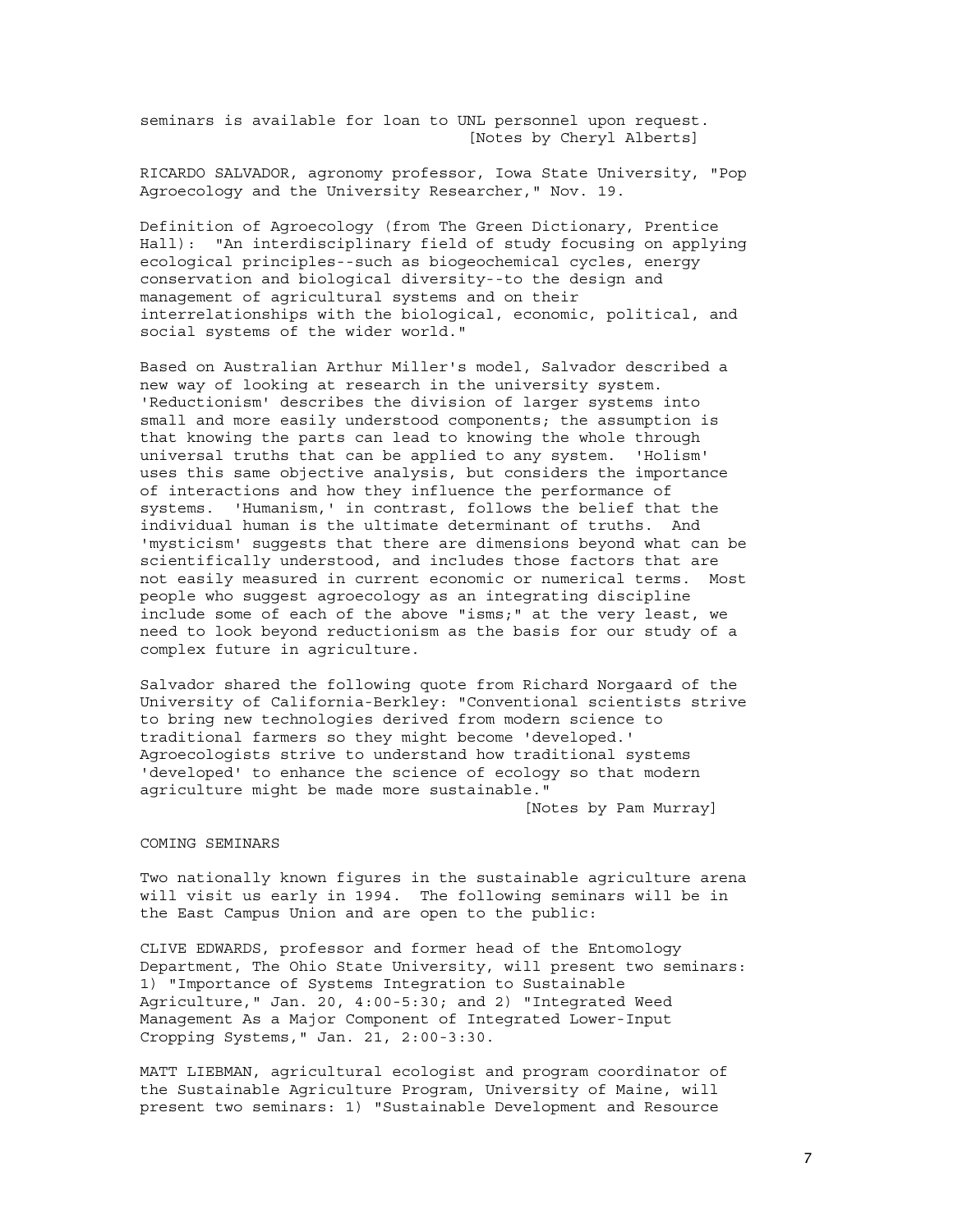Use in the Northeast U.S.," Feb. 17, 3:30-5:00; and 2) "Crop Diversity, Tillage Practices and Insect Seed Predators as Components of Weed Management Strategies," Feb. 18, 2:00-3:30.

#### COALITION RECOMMENDS SUSTAINABLE AG POLICIES

Critical steps for pursuing pesticide reduction goals and incorporating sustainable agriculture into the Clinton Administration's budget and policy priorities were outlined in a letter sent to the Administration in November and signed by 106 national and grassroots farm, rural, environmental, consumer, business, and religious organizations. In the letter three initial steps were supported: 1) increase support for federal programs which constitute the "fundamental building blocks for fostering a more sustainable agriculture;" 2) revise the objectives and procedures of the water quality and integrated pest management programs, and coordinate them more closely with sustainable agriculture initiatives; 3) retool technical assistance and educational resources, and retrain USDA personnel to make the system more capable of implementing sustainable agriculture and reduced pesticide use programs. Contact CSAS for a copy of the complete letter.

Source: "Alternative Agriculture News," Henry A. Wallace Institute for Alternative Agriculture, Nov. 1993.

#### SCIENCE AND SUSTAINABILITY: WORKSHOP IN BELLEVUE, WA

"Reshaping Agricultural Research and Education" was the theme of a three-day workshop sponsored by Washington State University and the USDA/SARE program in late October. Karl Stauber of the Northwest Area Foundation led off the workshop with a survey of different visions of the future:

- A "utopian vision" that reflects a liberal view of the common good, that envisions solutions based on discovery of "better mousetraps," but that puts humankind on a perpetual treadmill of technology that eventually exhausts our natural resources.

- A "romantic vision" that confronts humankind with a choice between complacency and business as usual and the overwhelming need to preserve nature at all costs, even as we struggle to define individual rights and property and how this undermines the common good.

- An "ecocentric vision" of common good that is emerging with focus on natural resources, science based on new standards, and a unique responsibility of humans for themselves and all other species; this includes a systems perspective, need to optimize activities based on a variety of values, use of knowledge to further survival of all species, and recognition that ecosystems have their own rational sets of values.

[Submitted by Charles Francis]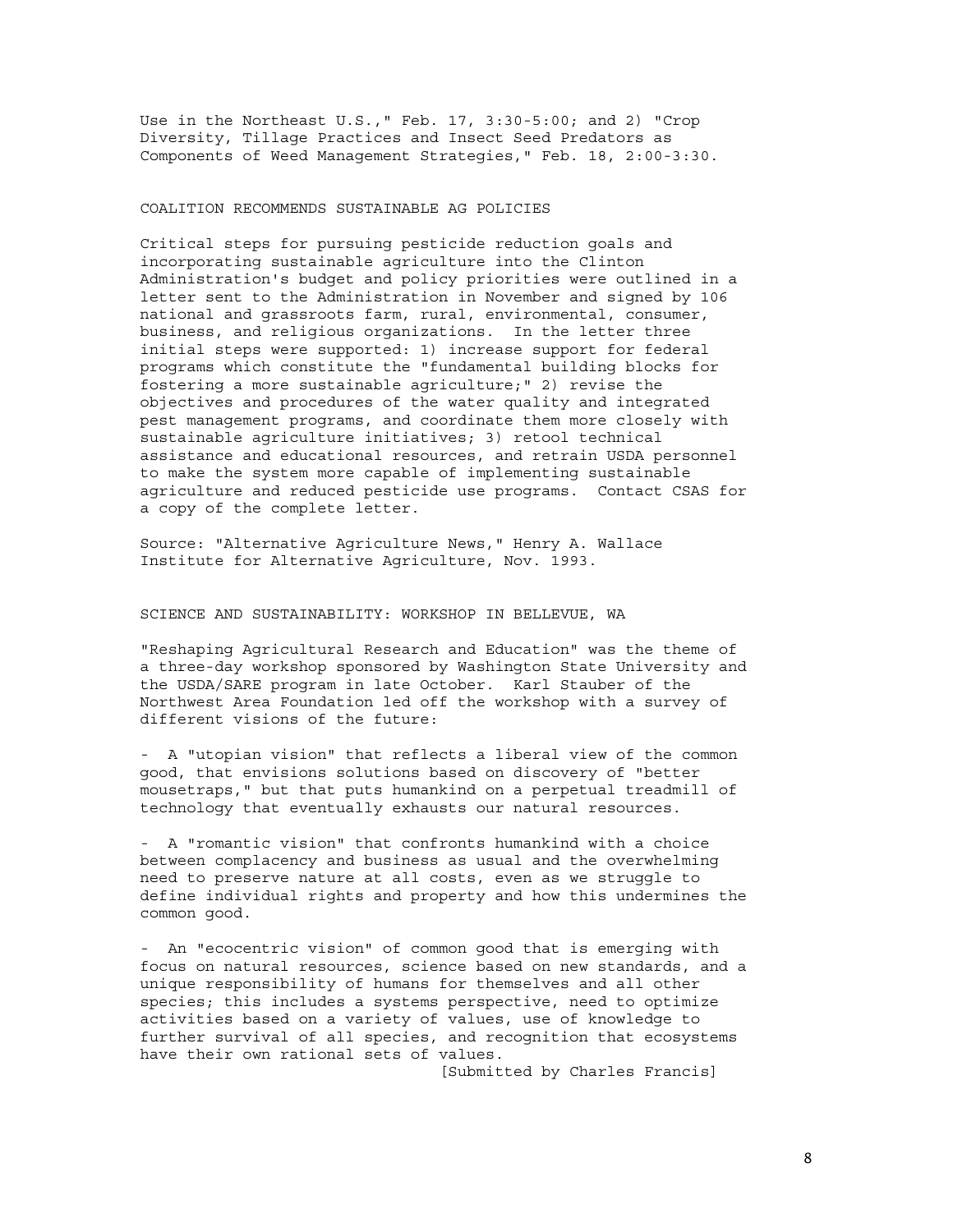UPDATE: PRESIDENT'S COUNCIL ON SUSTAINABLE DEVELOPMENT (PCSD)

The PCSD held its second meeting October 18 in Washington, DC (see CSAS July-August newsletter for background on the PCSD). The following is from a report posted on the Sustainable Agriculture Network (SAN) by Gabriel Hegyes and Tracy Irwin Hewitt.

\* \* \*

In his opening remarks Vice President Al Gore stressed the importance of the PCSD work on policies that reconcile economic and environmental objectives. He also mentioned the importance of a philosophical shift away from single problem analysis to systems approaches for problem solving.

The task forces formed at the first meeting are: Principles, Goals and Definition of Sustainable Development; Public Linkage, Dialogue and Education; Sustainable Communities; Energy; Natural Resources Development and Environmental Protection; and Eco-efficiency. During the task force reports, sustainable agriculture was only mentioned in passing. The highlights listed below were discussion points during the task force sessions, and should not be considered as administration policy, or the policy of the PCSD.

- Suggested that the definition of sustainable development used by the Bruntland Commission be used to guide the PCSD: "meeting the needs of the present without compromising the ability of future generations to meet their own needs."

- Identified four connected themes of sustainable development: 1) eco- efficiency, 2) economic progress, 3) fairness, and 4) options for market mechanisms.

- Decided to establish regional teams to analyze the key problems and successes of representative watersheds. Each team will identify the key economic activities in the watershed that have exemplified sustainable development, contributed to resource degradation or have declined because of unwise use.

- Defined eco-efficiency as: "minimizing environmental impact while maximizing economic and social gain. Society must create the context needed to integrate eco-efficiency into business culture; supportive policies, regulations and economic incentives; an expanded and more broadly available technological base; and public values."

Sustainable agriculture was stressed at several points during the afternoon session. It was recognized that ecological farming must be approached within the overall context of U.S. agricultural policy. Jonathan Lash, World Resources Institute, wondered out loud about where it should reside: as part of the Sustainable Community, Eco- efficiency or Natural Resources task force? There was some discussion of making this a cross-cutting issue or a task force of its own.

Editor's Note: In early December a Sustainable Agriculture task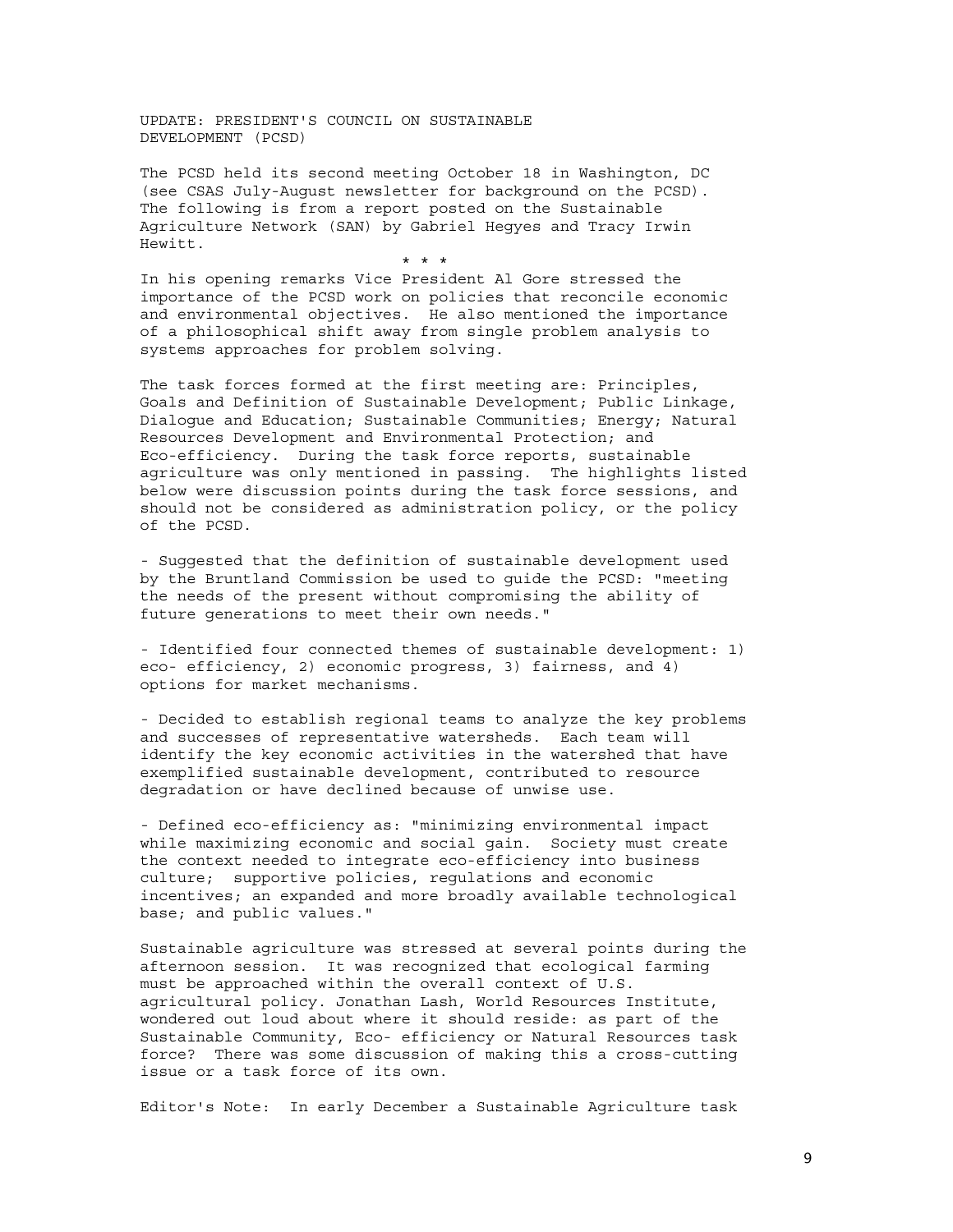force was added. PCSD meetings scheduled for 1994: January 13, April 18, July 22, and October 28. Meetings will alternate between Washington, DC and other sites, and will also be open to the public.

DID YOU KNOW...

Ron Kroese, co-founder and former executive director of the Land Stewardship Project at Marine, Minn., has been named president of the National Center for Appropriate Technology (NCAT) which administers ATTRA.

ATTRA Program Manager Jim Lukens is the new chairman of the Sustainable Agriculture Network (SAN), succeeding Jill Auburn of the University of the California Sustainable Agriculture Research and Education Program.

In August the EPA announced a new policy that will give priority to applications for registration of pesticides that have been shown to have a less dangerous impact on humans and the environment.

Nationwide, no-till farming last year totaled about 28 million acres-- roughly 10% of all acres under cultivation.

The Wallace Institute for Alternative Agriculture went from an annual budget of \$85,000 in 1982 to a projected 1993 budget of nearly \$900,000.

According to USDA-ERS, 41% of U.S. farmers now rent all or part of the land they farm, and half of U.S. farm landlords reside outside the communities where the farms are located.

At the end of November EPA announced that phaseout for the fungicide methyl bromide has been extended one year to Jan. 1, 2001. Methyl bromide has caused 5-10% of current worldwide ozone depletion; U.S. is responsible for 43% of use.

Dec. 1 USDA announced a \$15-million program for converting land inundated by this summer's floods into wetlands.

#### RESOURCES

"Federal Grade Standards for Fresh Produce: Linkages to Pesticide Use (AIB-675)," report from ERS-NASS, 1-800-999-6779, \$9.

"Agricultural Policy and Sustainability: Case Studies from India, Chile, the Philippines, and the United States," WRI (World Resources Institute) Publications, PO Box 4852, Hampden Station, Baltimore, MD 21211, \$14.95 + \$3 s&h.

USDA-ERS Ag Resources Situation & Outlook Report, Oct. 1993, features three special articles: a report on the factors affecting agrichemical use in corn production, a look at pesticide use by tillage system in corn and soybeans, and an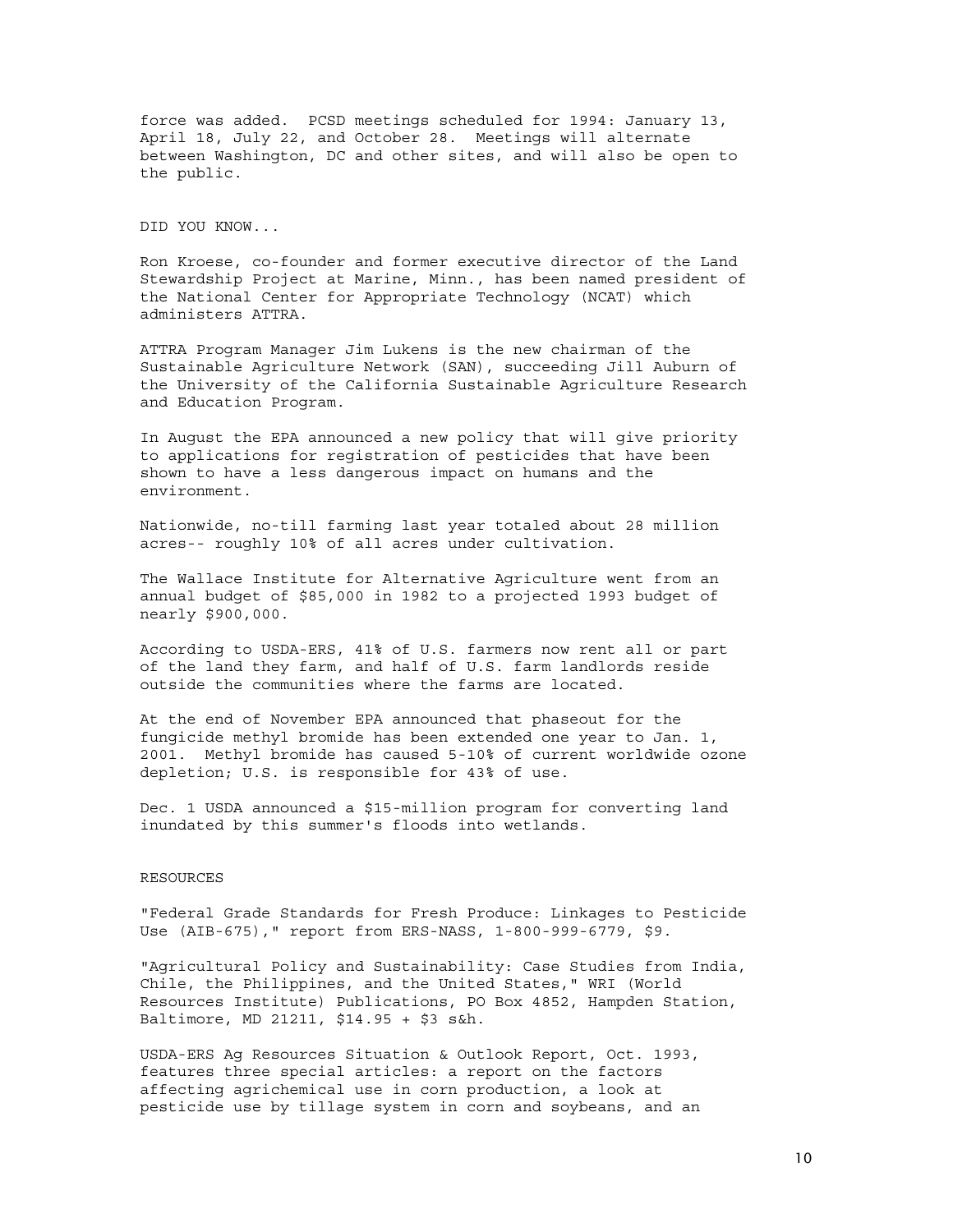analysis of nitrogen application timing in corn.

Mid-South Directory of Agroforestry Producers and Researchers, 150- page directory includes information about operations and projects of 278 agroforestry farmers, extensionists, consultants and researchers in 20 states. Limited copies available free from Winrock International, c/o Fee Busby and Brenda Swain, Route 3, Box 376, Morrilton, AR 72110-9537.

"How to Make Compost: An Instruction Video," Agroecology Program, U. of California, Santa Cruz, CA 95064, (408) 459-4140, \$15.

"Greenbook '93 -- Report of Energy and Sustainable Agriculture Program Activities," Minnesota Dept. of Ag., 90 West Plato Blvd., St. Paul, MN 55107, (612) 296-7673.

"The Illinois Sustainable Agriculture Network's 1992 On-Farm Participatory Research Program," ISAN, PO Box 648, Rochester, IL 62563, (217) 498-9705, \$5.

"On-Farm Composting Handbook," Northeast Regional Agricultural Engineering Service, 152 Riley-Robb Hall, Ithaca, NY 14853-5701, (607) 255-7654.

"Sell What You Sow: The Grower's Guide To Successful Produce Marketing," by Eric Gibson, New World Publishing, 3701 Clair Dr., Carmichael, CA 95608, \$25.

"Biological Control of Insect Pests of Cabbage and Other Crucifers," North Central Region Publication 471, available from ICCS, University of Nebraska-Lincoln, 105 ACB, Lincoln, NE 68583-0918, \$8 + \$2.75 s&h (\$5.50 for UNL individual orders).

CALENDAR OF EVENTS

Contact our office for more information:

Jan. 16-18 -- "Which Roe To Hoe," 13th annual conference of Northern Plains Sustainable Agriculture Society, Fargo, ND.

Feb. 10-11 -- "When Conservation Reserve Program Contracts Expire...The Policy Options," sponsored by Soil and Water Conservation Society, Arlington, VA.

Feb. 14-15 -- "Sustainable Ag.: The Quiet Revolution," conference at St. Paul, MN.

Feb. 16-17 -- Nebraska Fruit & Vegetable Growers Conference & Trade Show, Columbus, NE.

Feb. 25 -- "Alliance of Farm and Community," meeting on Community Supported Ag., Omaha, NE.

Feb. 26 -- "Sustainable Ag. and Quality of Life," Nebraska Sustainable Agriculture Society Annual Meeting, Columbus, NE.

Apr. 11-12 -- "Applied Research and Education in Sustainable